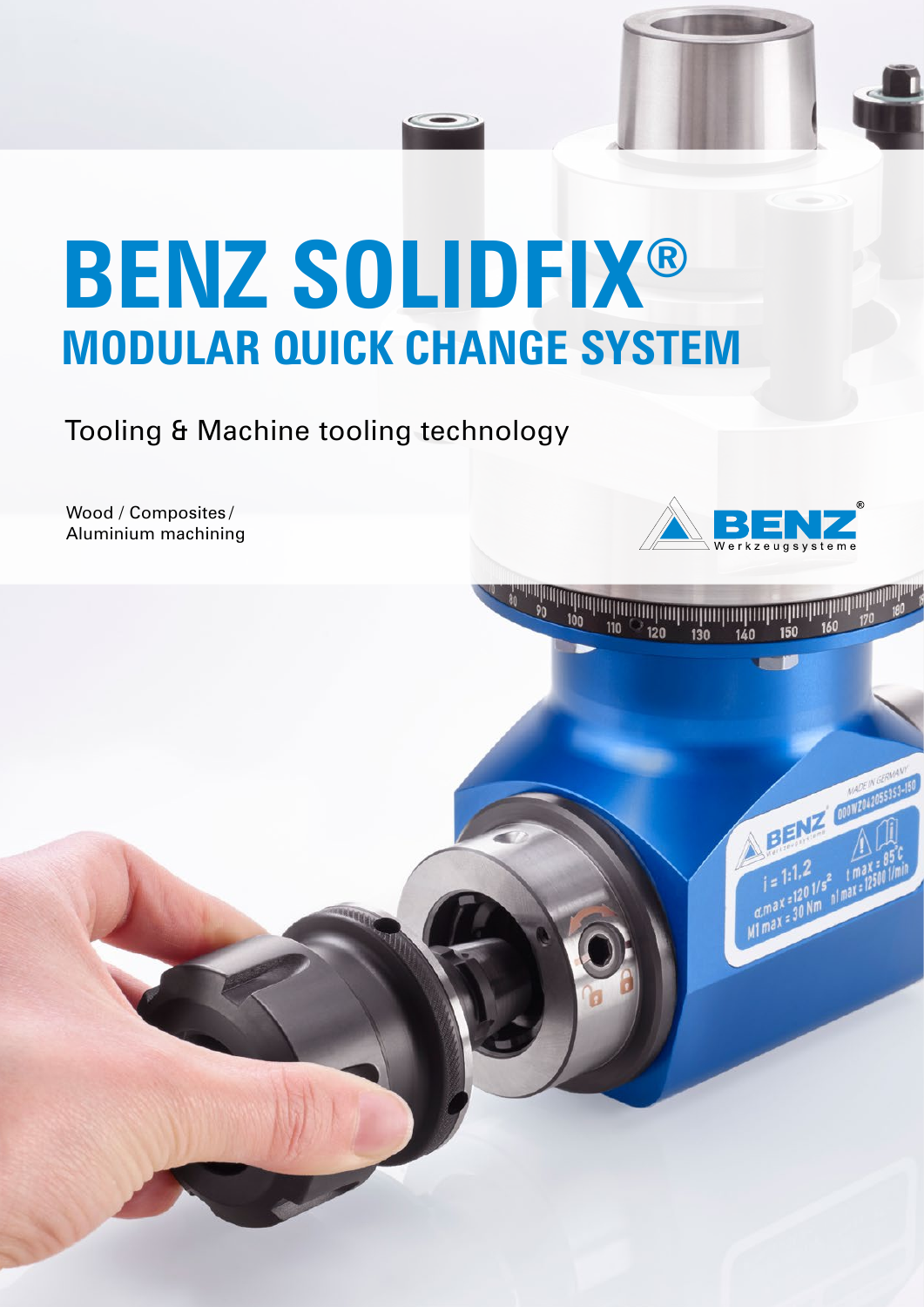## BENZ SOLIDFIX® MODULAR QUICK CHANGE SYSTEM

#### **1 angle head - 1000 processing possibilities**

With the BENZ Solidfix<sup>®</sup> modular quick change system tool changes can be performed in less than 20 seconds. Avoid the complicated removal of angle heads from the machine by just changing preset tool adapters. By changing just the tool adapter you save various angle heads. Your benefit: Only one angle head instead of many and therefore less investment costs compared to changing the complete angle head!

BENZ Solidfix® can be used for various possibilities such as drilling, milling and sawing.



#### BENZ SOLIDFIX® – PERFORMANCE. PRECISION. HANDLING. SAFETY.



#### **Savings through BENZ Solidfix® System benefits**

- **Modular design** via angle head and exchange unit with various tool holders
- **Minimize setup- and nonproductive time** via change of the pre-set tool within seconds
- **Much lower investment, as the angle head stays** on the machine and only the adapters are changed in total fewer angle heads are needed
- **Simple handling** by one-hand operation, without special tools
- **Operator safety** as tool cannot fall out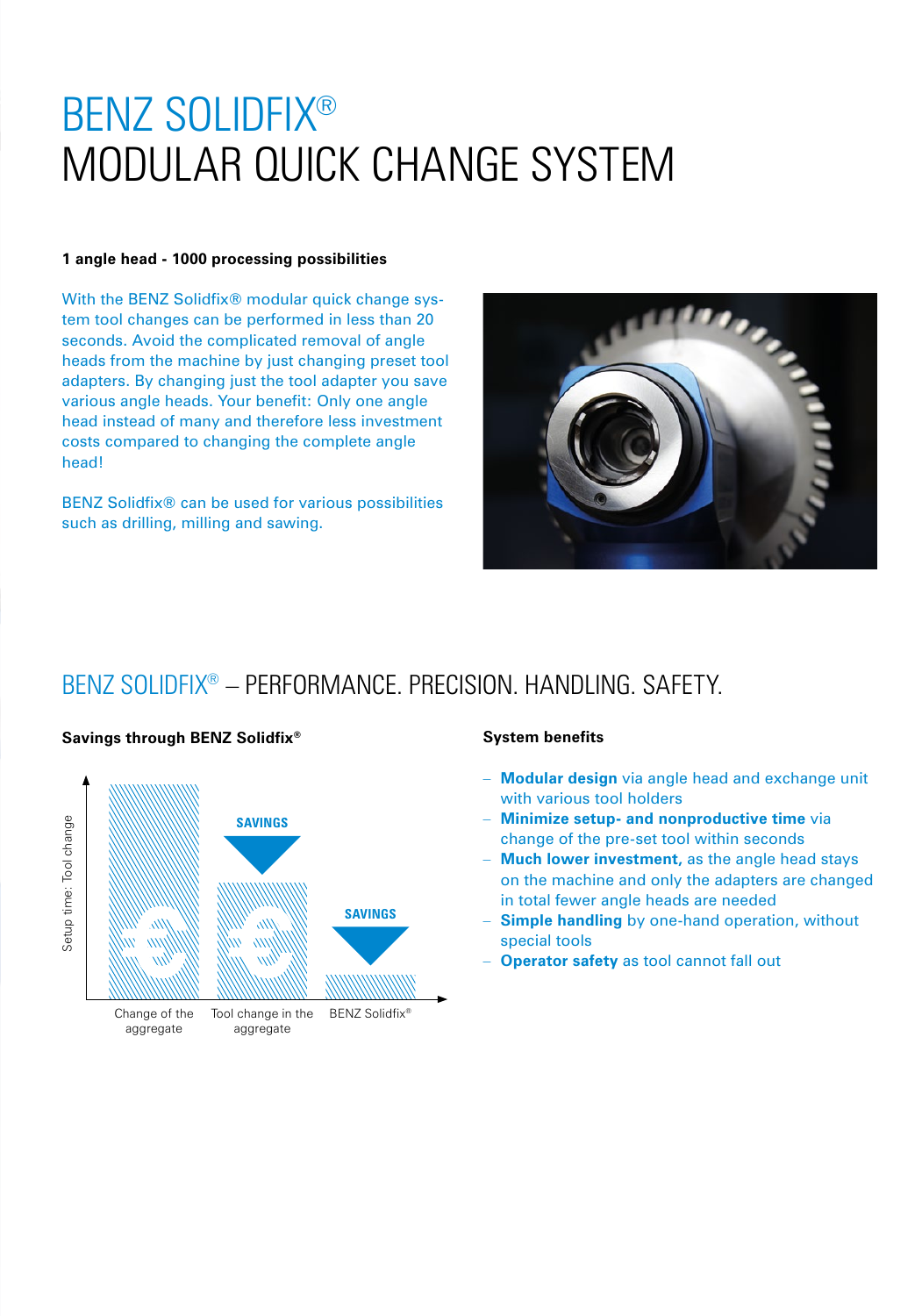

The pre-set adapter can be changed within seconds.

## BENZ SOLIDFIX® TOOL CHANGE

#### **In just a few steps**

- **Make yourself familiar with the clamping mechanism**
	- To be able to change the adapter, the clamping mechanism must first be open (small picture 1)
- **Insert the adapter and turn it 90°**
- **Distance-controlled clamping to fix the adapter in place** Turn the clamping screw until it stops

(small picture 2)





#### **BENZ Solidfix® – Tool change**

Scan the QR code to the side with a smartphone and experience how easy it is to change tools with BENZ Solidifx®. You can also visit our You-Tube channel to watch the video: www.youtube.com/BENZWerkzeugsysteme

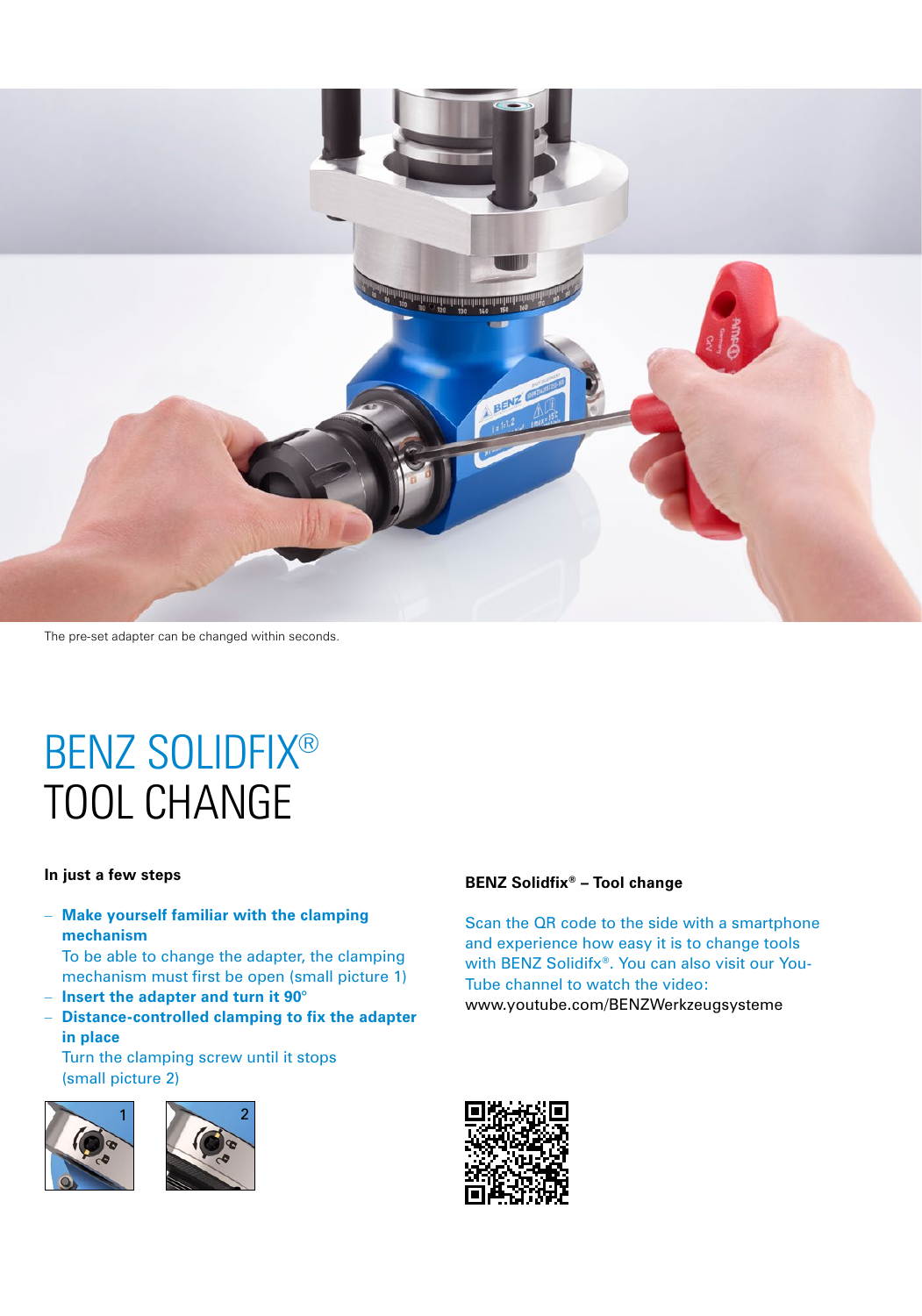## BENZ SOLIDFIX® SYSTEM DESIGN

### DRILL/MILLING HOLDERS

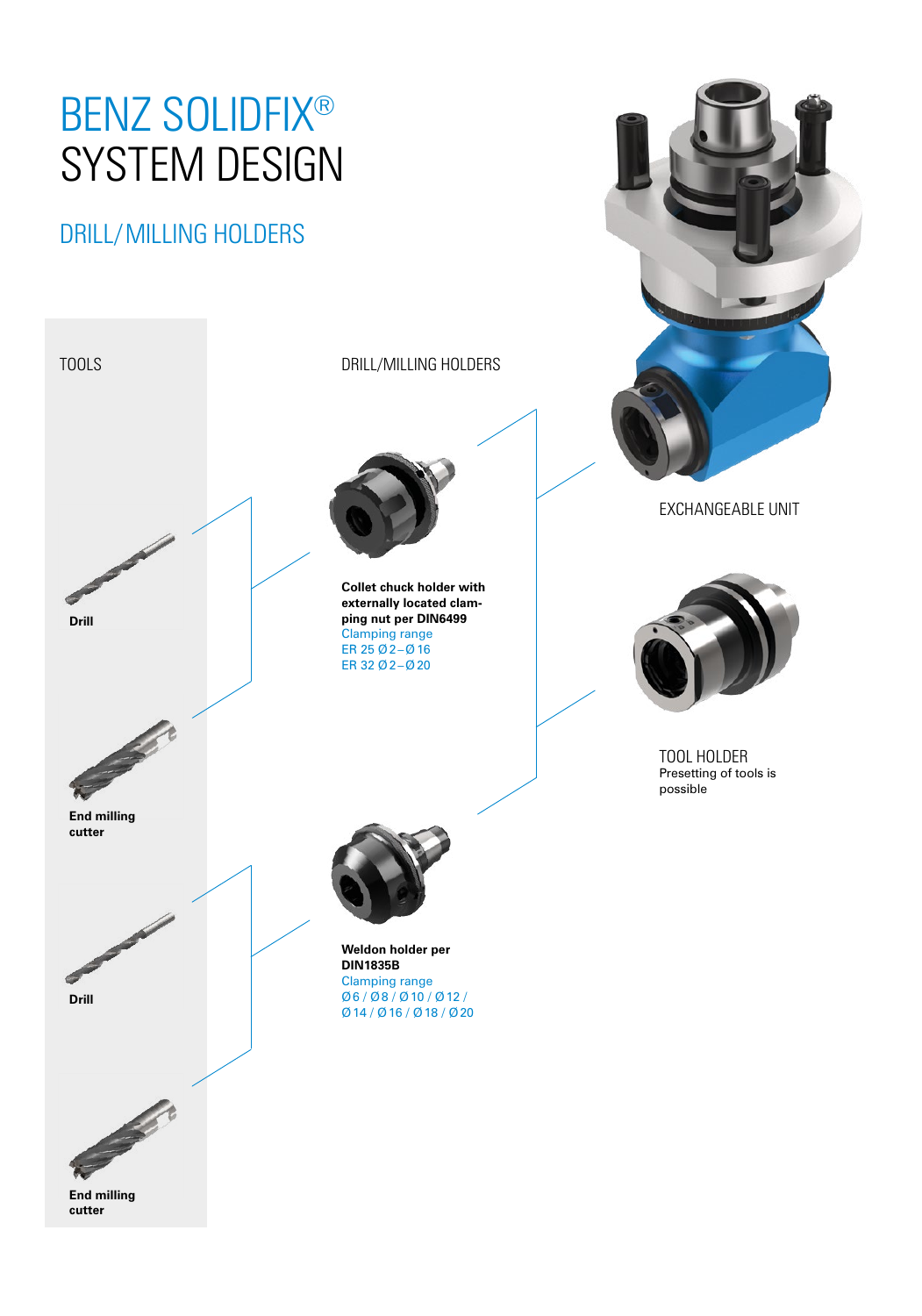### SAW BLADE HOLDERS



**Saw blade**



**Saw blade**



**Saw blade** 

TOOLS SAW BLADE HOLDERS



**Arbor Ø30 (TK Ø42–2x Ø6) tool length 1,5–6mm**



**Centring Ø30 (TK Ø45/Ø52–4x M5)**



**Centring Ø40 (TK Ø52–8x M5)**



EXCHANGEABLE UNIT



TOOL HOLDER Presetting of tools is possible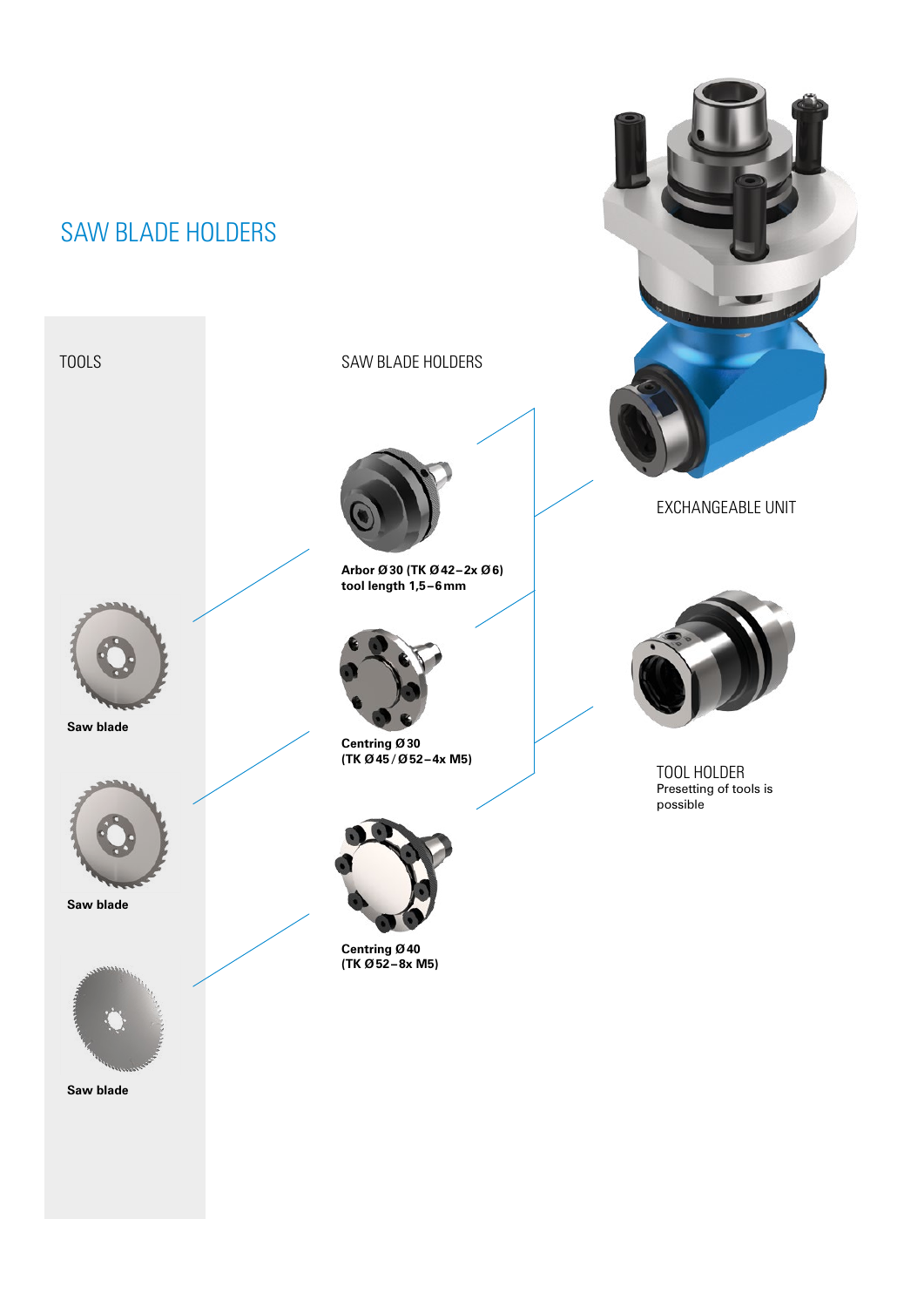## BENZ SOLIDFIX® ADAPTER **ACCESSORIES**

### COLLET CHUCK HOLDER PER DIN6499





|                | Technical data |             |      |  |  |
|----------------|----------------|-------------|------|--|--|
| Order No.      | <b>Size</b>    | <b>Type</b> | Fig. |  |  |
| 693.130E534    | S <sub>3</sub> | ER 25       |      |  |  |
| B136-E5        |                | ER 25       |      |  |  |
| D01810B045050  |                | ER 25       |      |  |  |
| 693.130E648    | S <sub>3</sub> | ER 32       | 2    |  |  |
| <b>B136-E6</b> |                | ER 32       | 2    |  |  |
| D01810B045050  |                | ER 32       | 2    |  |  |

#### SAW BLADE HOLDER

|                | Technical data |                                                                                         |      |
|----------------|----------------|-----------------------------------------------------------------------------------------|------|
| Order No.      | <b>Size</b>    | <b>Type</b>                                                                             | Fig. |
| 693.040SD38    | S3             | Arbor $\varnothing$ 30 (TK $\varnothing$ 42–2x $\varnothing$ 6)<br>tool length 1,5-6mm  | 1    |
| D01810B058062  |                | Arbor $\varnothing$ 30 (TK $\varnothing$ 42–2x $\varnothing$ 6)<br>tool length 1,5-6 mm | 1    |
| 693.040S0001   | S3             | Centring $Ø30$<br>(TK Ø 45/Ø 52-4 x M5)                                                 | 2    |
| 811.00.235     |                | Centring $\emptyset$ 30<br>$(TK \emptyset 45/\emptyset 52 - 4 \times M5)$               | 2    |
| 693.04040S0414 | S3             | Centring Ø40<br>$(TK \emptyset 52 - 8x M5)$                                             | З    |
| 811.00.235     |                | Centring $Ø$ 40<br>(TK Ø 52-8 x M5                                                      | 3    |





3

2

1

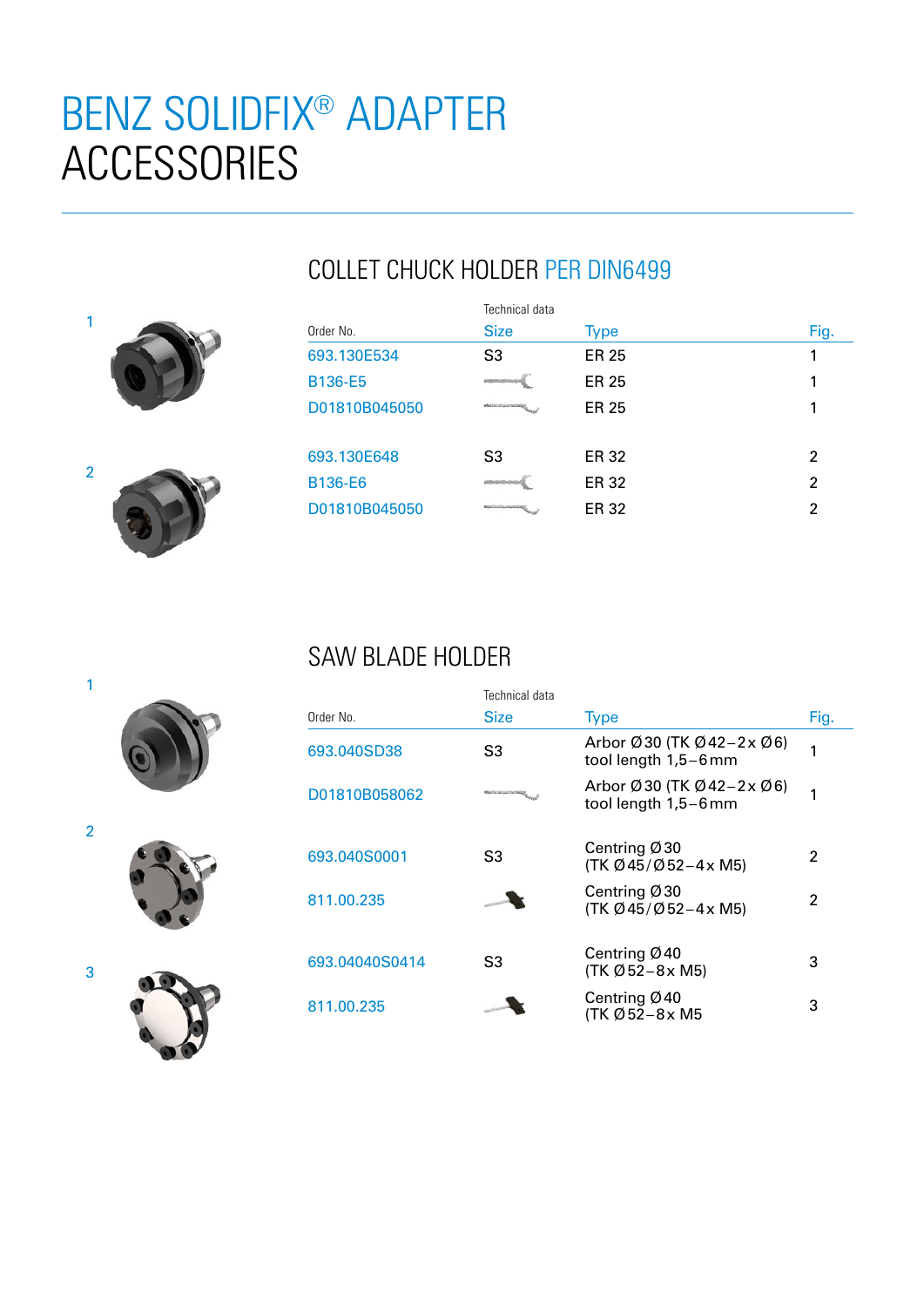### WELDON HOLDER PER DIN1835B

|             | Technical data |             |
|-------------|----------------|-------------|
| Order No.   | <b>Size</b>    | <b>Type</b> |
| 693.1400606 | S3             | Ø6          |
| 693.1400808 | S3             | Ø8          |
| 693.1401028 | S3             | $Ø$ 10      |
| 693.1401232 | S3             | Ø12         |
| 693.1401432 | S3             | Ø 14        |
| 693.1401635 | S3             | Ø16         |
| 693.1401842 | S3             | $Ø$ 18      |
| 693.1402046 | S3             | Ø20         |



#### SEALING PLUGS

|           | Technical data |  |
|-----------|----------------|--|
| Order No. | <b>Size</b>    |  |
| 693.581S  | S3             |  |



#### BLANK

|              | Technical data |     |
|--------------|----------------|-----|
| Order No.    |                |     |
| 693.10250100 | 50             | 100 |

## ASSEMBLY BLOCK

|           | Technical data |
|-----------|----------------|
| Order No. | <b>Size</b>    |
| B300-4-S3 | S3             |